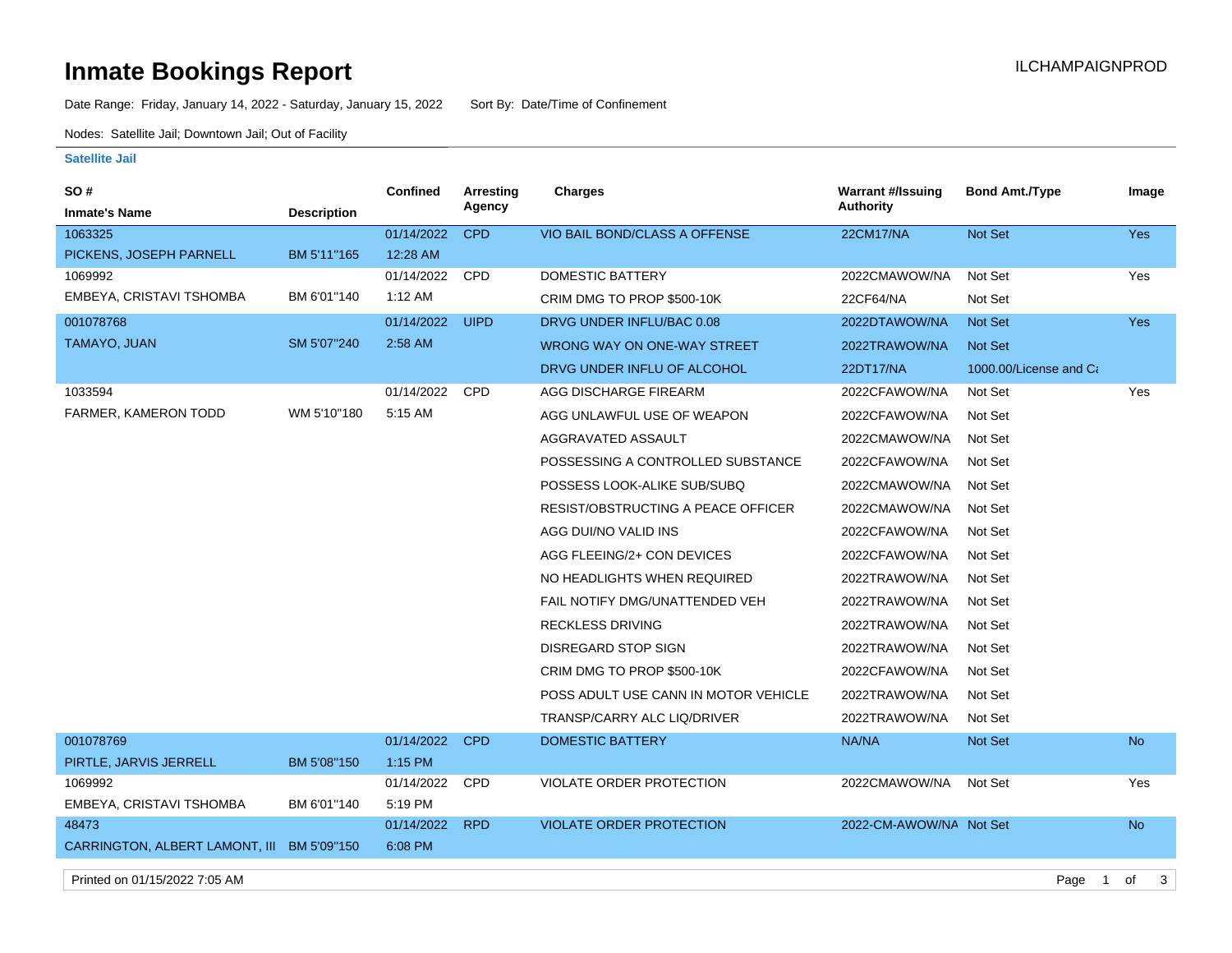### **Inmate Bookings Report International Contract Contract Contract Contract Contract Contract Contract Contract Contract Contract Contract Contract Contract Contract Contract Contract Contract Contract Contract Contract Co**

Date Range: Friday, January 14, 2022 - Saturday, January 15, 2022 Sort By: Date/Time of Confinement

Nodes: Satellite Jail; Downtown Jail; Out of Facility

#### **Satellite Jail**

| SO#                                       |                    | <b>Confined</b> | <b>Arresting</b> | <b>Charges</b>                       | <b>Warrant #/Issuing</b><br><b>Authority</b> | <b>Bond Amt./Type</b>                  | Image      |
|-------------------------------------------|--------------------|-----------------|------------------|--------------------------------------|----------------------------------------------|----------------------------------------|------------|
| <b>Inmate's Name</b>                      | <b>Description</b> |                 | Agency           |                                      |                                              |                                        |            |
| 1030434                                   |                    | 01/14/2022      | <b>ISP</b>       | AGG BTRY/PREGNANT/HANDICAPPED        |                                              | 19CF1148/JUDGE D 2500.00/10% Cash Bon  | <b>Yes</b> |
| <b>KELLY, TINO DEVON</b>                  | BM 5'05"147        | 9:24 PM         |                  | AGG DOMESTIC BATTERY/STRANGLE        |                                              | 21CF407/JEDGE WE 10000.00/10% Cash Bo  |            |
|                                           |                    |                 |                  | <b>FAIL TO COMPLY W/COURT ORDER</b>  |                                              | 20F000080/JUDGE : 2500.00/10% Cash Bon |            |
|                                           |                    |                 | <b>ISP</b>       | SPEEDING 26-34 MPH OVER LIMIT        |                                              | 21TR3142/OGLE CC 3000.00/10% Cash Bon  |            |
| 001078351                                 |                    | 01/14/2022      | <b>ISP</b>       | AGG UNLAWFUL USE OF WEAPON/VEH       | 2022CFAWOW/NA                                | Not Set                                | <b>No</b>  |
| ROBINSON, DONTAE ROI                      | BM 6'01"180        | 10:57 PM        |                  | POSS FIREARM FOID REVOKED            | 2022CFAWOW/NA                                | Not Set                                |            |
|                                           |                    |                 |                  | OBSTRUCTING IDENTIFICATION           | 2022CMAWOW/NA                                | Not Set                                |            |
|                                           |                    |                 |                  | UNLWFL POSS MEDICAL CAN/PASS         | 21TR7742/NA                                  | 1500.00/10% Cash Bon                   |            |
|                                           |                    |                 |                  | POSSESSION OF STOLEN FIREARM         | 21CF1609/NA                                  | 150000.00/10% Cash B                   |            |
| 1070569                                   |                    | 01/14/2022      | <b>TOPD</b>      | AGGRAVATED ASSAULT                   | NA/NA                                        | Not Set                                | <b>No</b>  |
| ARNDT, MICHAEL, JR                        | WM 5'09"145        | 11:32 PM        |                  | <b>CRIM TRESPASS/REMOVE NOTICE</b>   | NA/NA                                        | Not Set                                |            |
| 965859                                    |                    | 01/14/2022      | <b>ISP</b>       | <b>PROSTITUTION</b>                  | 141188429/NA                                 | 1000.00/10% Cash Bon                   | Yes        |
| CRIDER, LATORIA MICHELLE                  | BF 5'05"170        | 11:49 PM        |                  |                                      |                                              |                                        |            |
| 001078608                                 |                    | 01/15/2022      | <b>CCSO</b>      | DRVG UNDER INFLU/BAC 0.08            | 2022DTAWOW/NA                                | <b>Not Set</b>                         | <b>No</b>  |
| SOMERS, DYLAN THOMAS                      | WM 5'10"130        | 1:13 AM         |                  | DRIVING 21-25 MPH ABOVE LIMIT        | 2022TRAWOW/NA                                | <b>Not Set</b>                         |            |
|                                           |                    |                 |                  | <b>TRANSP/CARRY ALC LIQ/DRIVER</b>   | 2022TRAWOW/NA                                | <b>Not Set</b>                         |            |
|                                           |                    |                 |                  | POSS ADULT USE CANN IN MOTOR VEHICLE | 2022TRAWOW/NA                                | <b>Not Set</b>                         |            |
|                                           |                    |                 |                  | <b>IMPROPER TRAFFIC LANE USAGE</b>   | 2022TRAWOW/NA                                | <b>Not Set</b>                         |            |
|                                           |                    |                 |                  | OPERATE UNINSURED MTR VEHICLE        | 2022TRAWOW/NA                                | <b>Not Set</b>                         |            |
|                                           |                    |                 |                  | POSSESSING A CONTROLLED SUBSTANCE    | 2022CFAWOW/NA                                | <b>Not Set</b>                         |            |
|                                           |                    |                 |                  | POSSESS LOOK-ALIKE SUB/SUBQ          | 2022CMWOW/NA                                 | <b>Not Set</b>                         |            |
|                                           |                    |                 |                  | DRVG UNDER INFLU OF ALCOHOL          | 2022DTAWOW/NA                                | <b>Not Set</b>                         |            |
| 001078770                                 |                    | 01/15/2022      | <b>ISP</b>       | DRVG UNDER INFLU/BAC 0.08            | 2022DTAWOW/NA                                | Not Set                                | Yes        |
| JOSE, MOLINA QUINTANILLA OMAR SM 5'08"245 |                    | 4:32 AM         |                  | <b>IMPROPER TRAFFIC LANE USAGE</b>   | 2022TRAWOW/NA                                | Not Set                                |            |
|                                           |                    |                 |                  | DRVG UNDER INFLU OF ALCOHOL          | 2022DTAWOW/NA                                | 3000.00/10% Cash Bon                   |            |